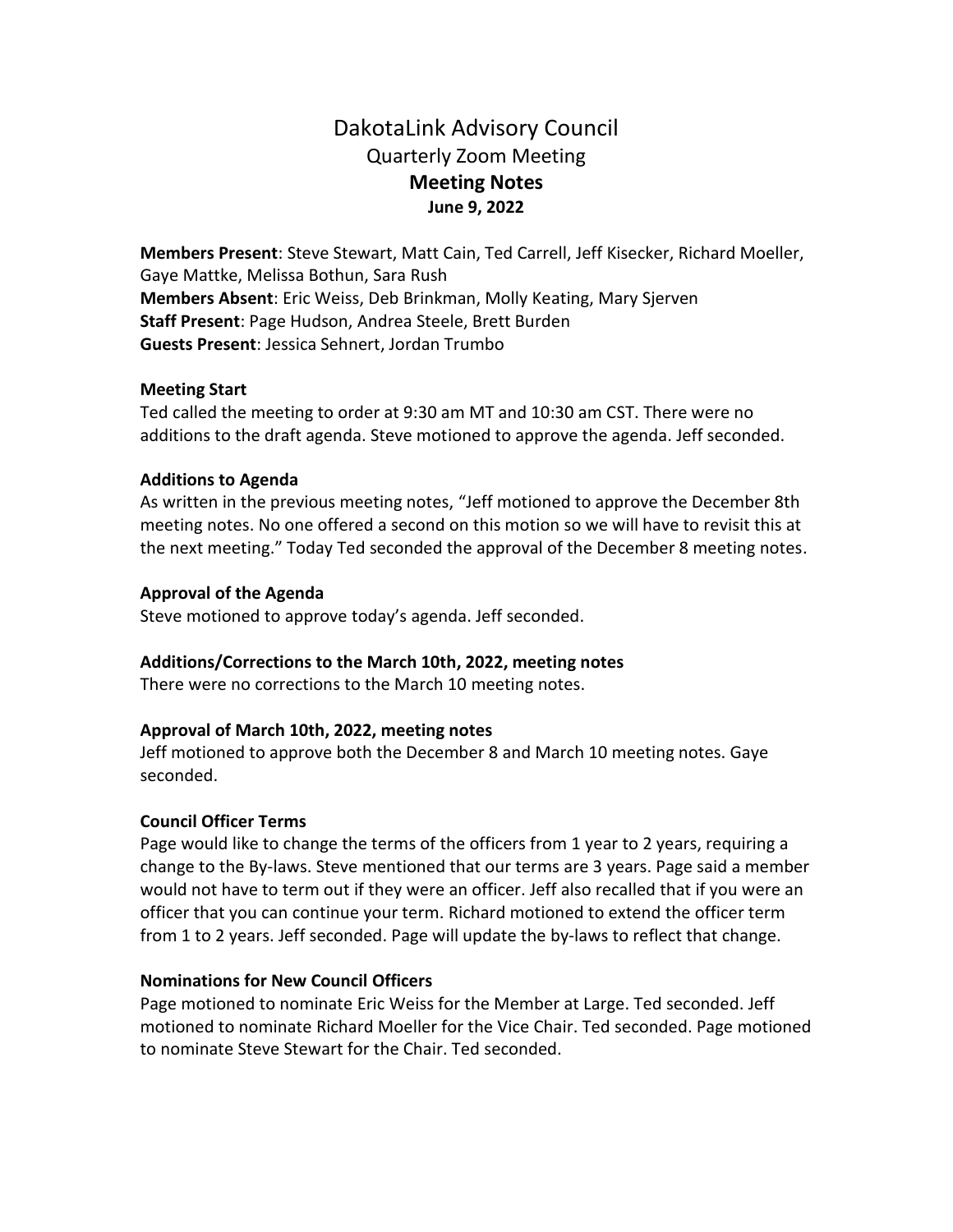## **New Member Drive**

Page reminded the council that we need new members with disabilities. Page has sent a letter to various agencies (adjustment training centers, paralyzed veterans, VR Counselors, Native Americans.) There was some discussion on new members. Council members will contact some people that they know and report back at the next meeting.

## **Outreach**

Page contacted Midcontinent in regards to TV advertisements like Jeff had suggested in the last meeting, but we are not nonprofit, so we did not qualify. Brett said we still have KELO spots running until the end of September. We will keep Midco in mind for future advertising campaigns. In the near future, Page will look into advertising at the transit systems.

Brett knows of a customer who is interested in doing an interview. This interview could be used in the video that the TIE office owes us. The video could be used on the website and/or social media.

Steve reminded us that he would like us to report back with a list of agencies who we have reached out to and the result of each contact. Page said he sent newsletters out to the agencies that were recommended in previous meetings. Page said we did not get any referrals from these contacts, but they do know about us now.

Brett had a request after he did the SPED convention to do a presentation to the staff of Resources for Human Development via a webinar. They are inquiring about potentially using one of the Medicaid waiver programs to purchase equipment for people that they serve. The Medicaid "Choices" waiver is being rewritten right now and may include more options for technology access in the future. Jared and Brett have worked closely with Monument Health and a couple of speech therapists there. They have put together a support group together and we presented to that group on June 9th. We did get a couple TAD referrals from the speech therapist that runs the group.

# **State Plan**

Page has been working on the state plan. He recorded everything that DakotaLink does. Page does these reports every 3 years. He submitted it last week to the state. Jordan Trumbo, Jessica Sehnert, and Eric Weiss will review that at the state level and then it will go on to the federal level to be reviewed.

# **MERR Update**

The MERR program contract has been renewed for another year. There will soon be a campaign soon to promote the program. The Department of Social Services wants to promote the program more through social media and possibly print and video advertising. Steve asked if the state will be funding it themselves and Page replied yes. Steve asked if we are planning an equipment drive and Page said we will not be since we have little room for more equipment at this point.